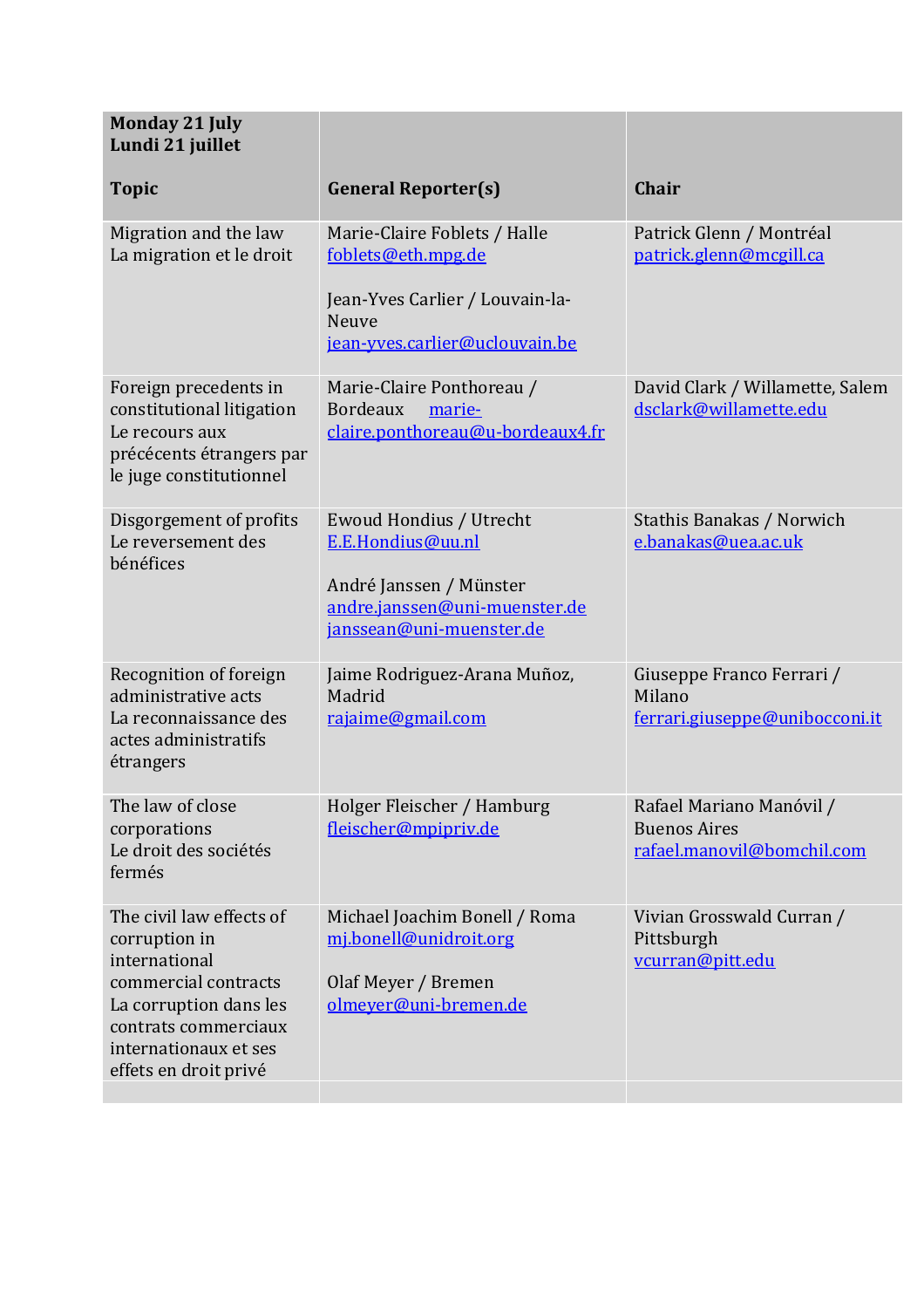| <b>Tuesday 22 July</b><br>Mardi 22 juillet<br><b>Topic</b>                                                                                                                                                                                                                                                        | <b>General Reporter(s)</b>                                     | Chair                                                                       |
|-------------------------------------------------------------------------------------------------------------------------------------------------------------------------------------------------------------------------------------------------------------------------------------------------------------------|----------------------------------------------------------------|-----------------------------------------------------------------------------|
| Judicial rulings with<br>prospective effect<br>L'effet prospectif des<br>décisions de justice                                                                                                                                                                                                                     | Eva Steiner / London<br>eva.steiner@kcl.ac.uk                  | Gustavo Tepedino / Rio de<br>Janeiro<br>gt@tepedino.adv.br                  |
| Review and recognition<br>of foreign arbitral<br>awards - The<br>application of the New<br><b>York Convention by</b><br>national courts<br>Le contrôle et la<br>reconnaissance des<br>sentences arbitrales<br>étrangères -<br>l'application de la<br>Convention de New York<br>par les juridictions<br>nationales | George Berman / New York<br>gbermann@law.columbia.edu          | Herbert Kronke / Den Haag<br>and Heidelberg<br>kronke@ipr.uni-heidelberg.de |
| The independence of a<br>meritorious elite: The<br>government of judges<br>and democracy<br>L'indépendance d'une<br>élite méritoire: Le<br>gouvernement des juges<br>et la démocracie                                                                                                                             | Sophie Turenne / Cambridge<br>st325@cam.ac.uk                  | Nicolás Etcheverry /<br>Montevideo<br>netcheverry@um.edu.uy                 |
| The UN Convention on<br>the rights of the child<br>and its implementation<br>in national law<br>La Convention de l'ONU<br>sur les droits de l'enfant<br>et sa transposition en<br>droit national                                                                                                                  | Olga Cvejic Jancic / Novi Sad<br>olgacvejic@gmail.com          | Katharina Boele-Woelki /<br>Utrecht<br>k.boele@uu.nl                        |
| Whistleblowing<br>Les dispositifs d'alerte<br>professionnelle                                                                                                                                                                                                                                                     | Gregor Thüsing / Bonn<br>sekretariat.thuesing@uni-bonn.de      | John Reitz / Iowa City<br>john-reitz@uiowa.edu                              |
| Security interests<br>burdening transport<br>vehicles - The Cape<br>Town Convention and                                                                                                                                                                                                                           | Souichirou Kozuka / Tokyo<br>souichirou.kozuka@gakushuin.ac.jp | Eric Dirix / Leuven<br>eric.dirix@law.kuleuven.be                           |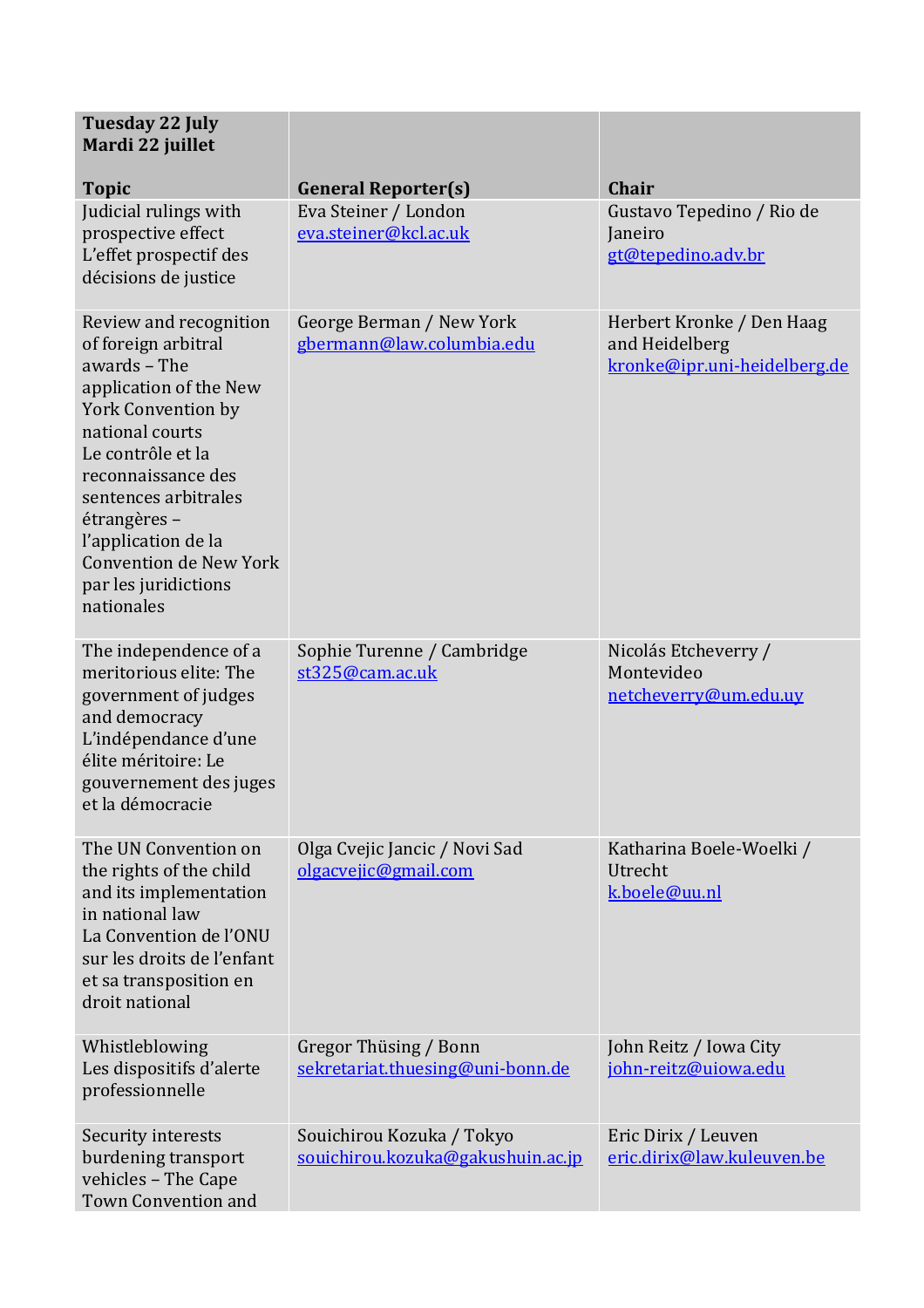| its implementation in<br>national law<br>Les sûretés grevant les<br>moyens de transport -<br>La Convention du Cap et<br>sa transposition en droit<br>national                                                                                                   |                                                                                                                                                   |                                                                         |
|-----------------------------------------------------------------------------------------------------------------------------------------------------------------------------------------------------------------------------------------------------------------|---------------------------------------------------------------------------------------------------------------------------------------------------|-------------------------------------------------------------------------|
| <b>Taxation and</b><br>development<br>La fiscalité et le<br>développement                                                                                                                                                                                       | Karen Brown / Washington DC<br>karenbrown@law.gwu.edu                                                                                             | Tracy A. Kaye / Seton Hall,<br><b>Newark</b><br>tracy.kaye@shu.edu      |
| <b>Thursday 24 July</b><br>Jeudi 24 juillet                                                                                                                                                                                                                     |                                                                                                                                                   |                                                                         |
| <b>Topic</b>                                                                                                                                                                                                                                                    | <b>General Reporter(s)</b>                                                                                                                        | <b>Chair</b>                                                            |
| Counter-terrorism law<br>Le droit de la lutte anti-<br>terroriste                                                                                                                                                                                               | Kent Roach / Toronto<br>kent.roach@utoronto.ca                                                                                                    | Ulrich Sieber / Freiburg<br>u.sieber@mpicc.de                           |
| Mediation, more<br>particularly cross-border<br>and judicial mediation<br>La médiation dans une<br>approche transfrontalière<br>et judiciaire                                                                                                                   | Carlos Esplugues Mota / Valencia<br>carlos.esplugues@uv.es<br>Louis Marquis / Montréal<br>louis.marquis@etsmtl.ca<br>louis.marquis@usherbrooke.ca | Bénédicte Fauvarque-Cosson,<br>Paris<br>b.fauvarquecosson@wanadoo.fr    |
| The effects of financial<br>crises on the binding<br>force of contracts:<br>Renegotiation, rescission<br>or revision<br>Les effets exercés par les<br>crises financières sur la<br>force obligatoire des<br>contrats: renégociation,<br>résiliation ou révision | Rona Serozan / Istanbul<br>ronaserozan@ttnet.net.tr                                                                                               | Pierre-Gabriel Jobin / Montréal<br>pierre-gabriel.jobin@mcgill.ca       |
| Genetic tecnology and<br>food security<br>La technologie génétique<br>et la sécurité alimentaire                                                                                                                                                                | Roland Norer / Luzern<br>roland.norer@unilu.ch                                                                                                    | Hannah Buxbaum / Bloomington<br>hbuxbaum@indiana.edu                    |
| Applicable religious rules<br>according to the law of<br>the State<br>Les règles religieuses<br>applicable d'après le droit<br>de l'État                                                                                                                        | Silvio Ferrari / Milano<br>silvio.ferrari@unimi.it                                                                                                | Marek Safjan / Luxembourg and<br>Warsaw<br>marek.safjan@curia.europa.eu |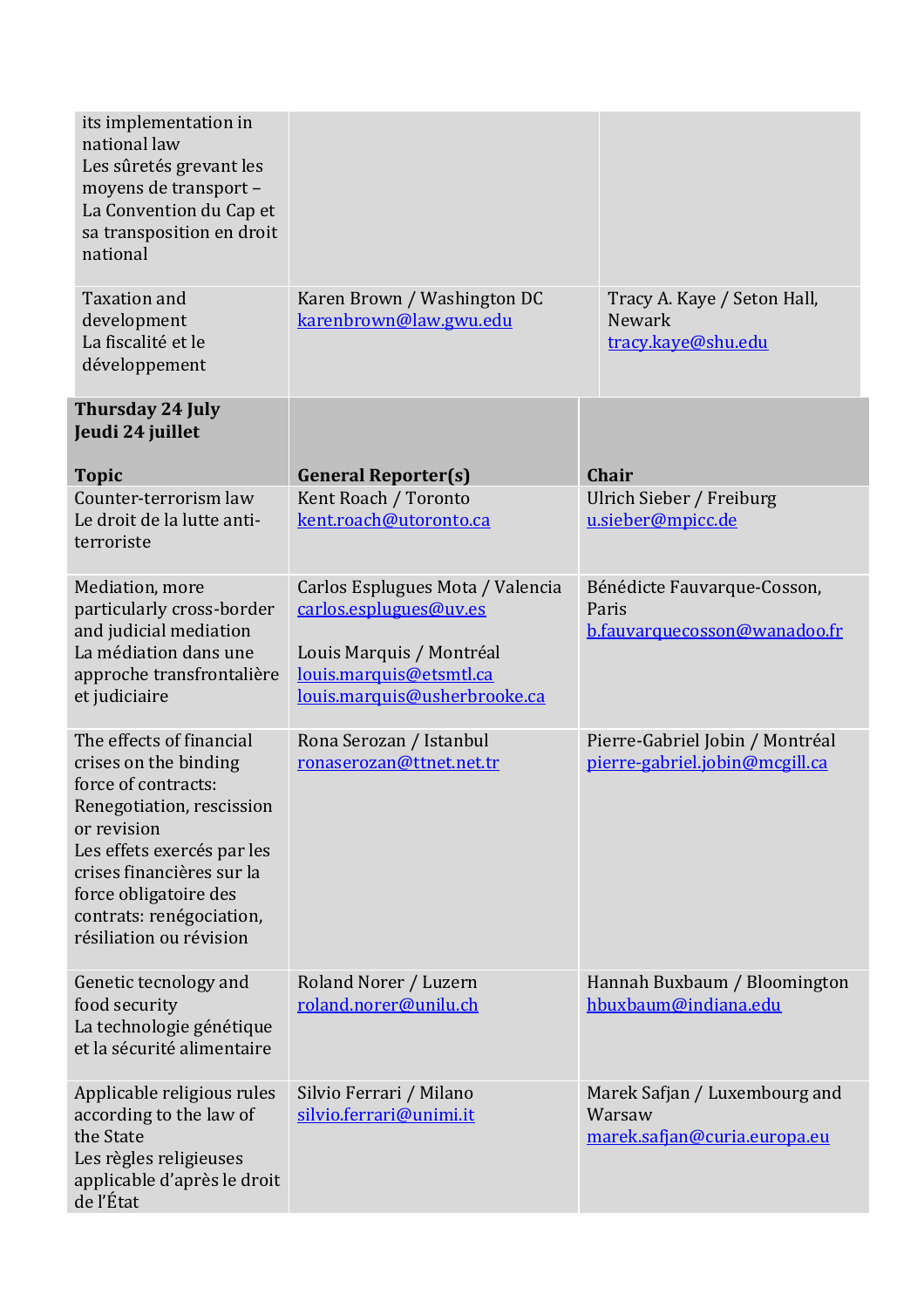| Personal guarantees<br>between commercial law<br>and consumer protection<br>Les garanties<br>personnelles entre droit<br>commercial et la<br>protection du<br>consommateur | Andreas Schwartze / Innsbruck<br>auslandsrecht@uibk.ac.at<br>andreas.schwartze@uibk.ac.at | Silvia Ferreri, Torino<br>silvia.ferreri@unito.it    |
|----------------------------------------------------------------------------------------------------------------------------------------------------------------------------|-------------------------------------------------------------------------------------------|------------------------------------------------------|
| License contracts, free<br>software and creative<br>commons<br>Contrats de licences, les<br>logiciels gratuits et biens<br>communs créatifs                                | Axel Metzger / Hannover<br>metzger@iri.uni-hannover.de                                    | Joost Blom, Vancouver<br>blom@law.ubc.ca             |
| Limitations on<br>government debt and<br>public deficit<br>Les limitations de la dette<br>et du déficit public                                                             | Fred Morrison / Minneapolis<br>morrison@umn.edu                                           | Miklós Király, Budapest<br>kiraly.miklos@ajk.elte.hu |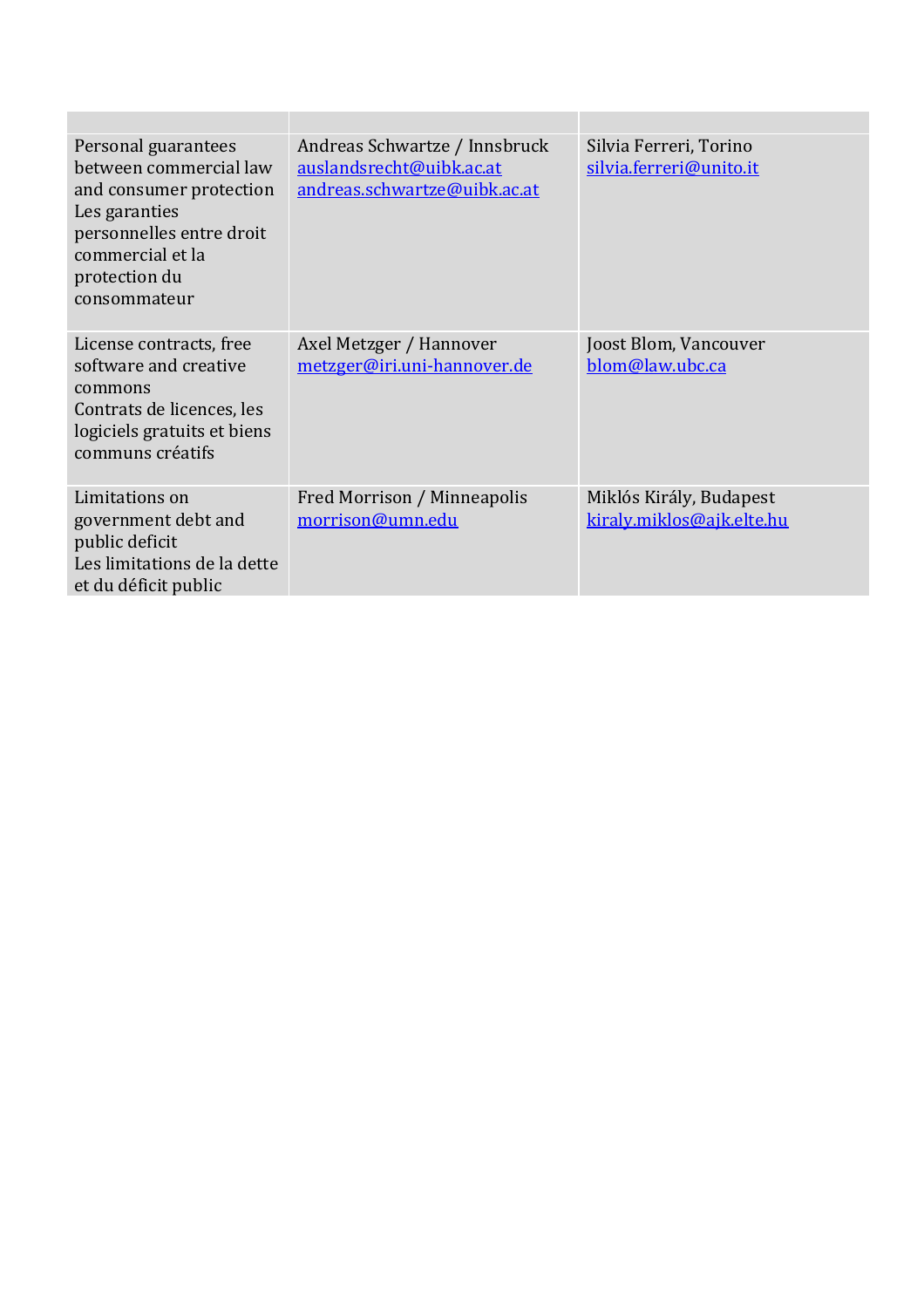| <b>Friday 25 July Morning</b><br>Vendredi 25 juillet -<br>matin<br><b>Topic</b>                                                                                                | <b>General Reporter</b>                                                                   | <b>Chair</b>                                                              |
|--------------------------------------------------------------------------------------------------------------------------------------------------------------------------------|-------------------------------------------------------------------------------------------|---------------------------------------------------------------------------|
| Social and economic rights<br>as fundamental rights<br>Les droits sociaux et<br>économiques en tant que<br>droits fondamentaux                                                 | Krzysztof Mariusz Wojtyczek /<br>Kraków<br>k.wojtyczek@uj.edu.pl<br>uhwojtyc@cyf-kredu.pl | Ditley Tamm / Copenhagen<br>ditlev.tamm@jur.ku.dk                         |
| Secondary liability of<br>service providers<br>La responsabilité<br>secondaire des prestataires<br>de service                                                                  | Graeme Dinwoodie / Oxford<br>graeme.dinwoodie@law.ox.ac.uk                                | Toshiyuki Kono, Fukuoka<br>glyndebourne@gmail.com                         |
| Undercover investigations<br>Les enquêtes basées sur<br>des pratiques d'infiltration                                                                                           | David Chilstein / Paris<br>davidchilstein@yahoo.fr                                        | Nora Demleitner / Lexington, Va.<br>demleitnern@wlu.edu                   |
| Contractualisation of<br>family law<br>La contractualisation du<br>droit de famille                                                                                            | Frederik Swennen / Antwerpen<br>frederik.swennen@uantwerpen.be                            | Maarit Jänterä-Jareborg, Uppsala<br>maarit.jantera-<br>jareborg@jur.uu.se |
| The protection of minority<br>investors and the<br>compensation of their<br>losses<br>La protection des<br>investisseurs minoritaires<br>et la réparation de leurs<br>dommages | Martin Gelter / New York<br>mgelter@law.fordham.edu                                       | Uwe Blaurock / Freiburg i.Br.<br>uwe.blaurock@jura.uni-<br>freiburg.de    |
|                                                                                                                                                                                |                                                                                           |                                                                           |